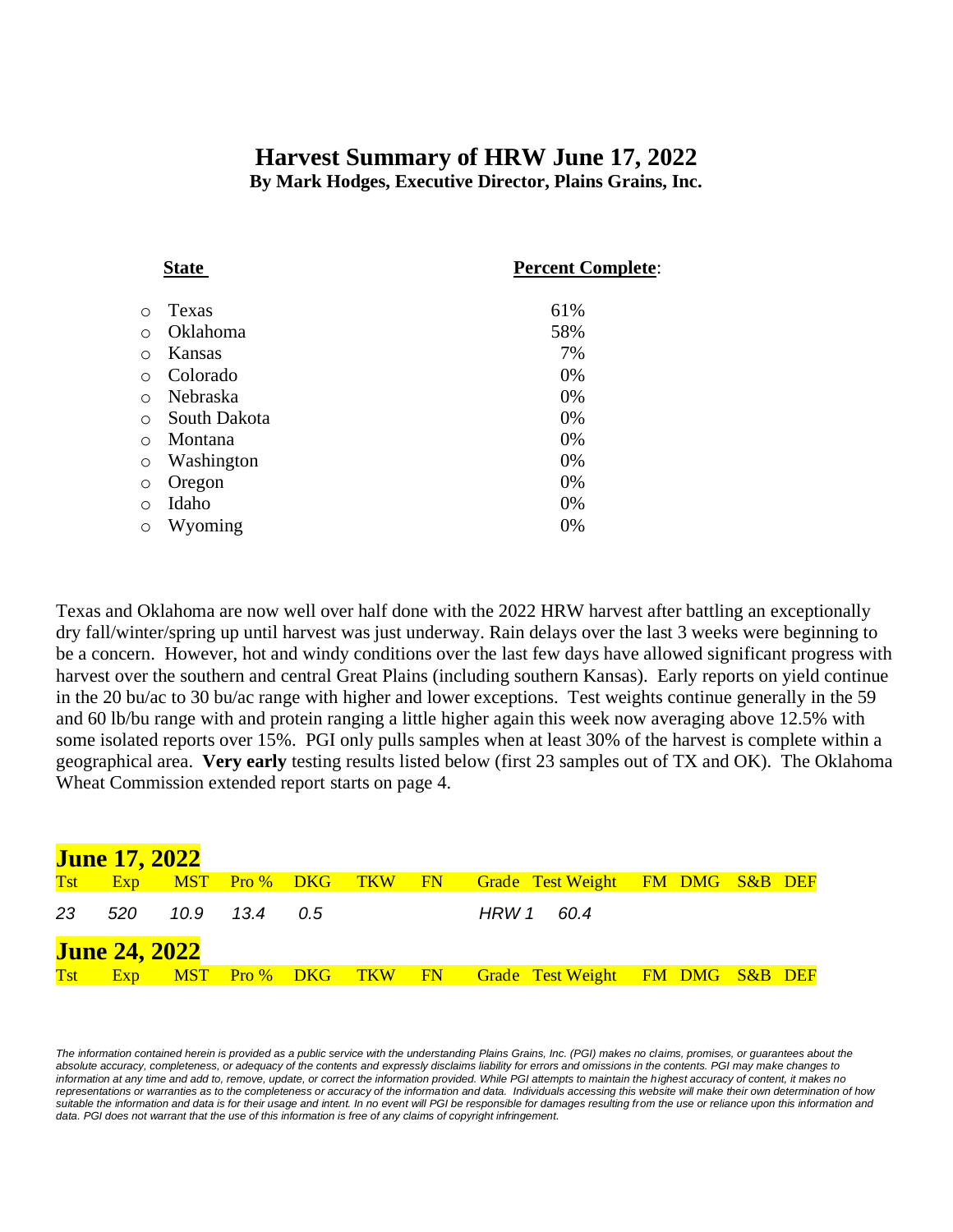

#### **NOAA Observed Precipitation over the last 7 Days ending 6/16/2022**

### *States Update:* **June 16, 2022**

- 1. **Texas** 1% E, 4% G, 12% F, 23% P, 60% VP. 53% harvested Monday. 58-60 lb/bu TW, good protein (12-13%). Dryland yields 10-15 bu/ac some 20-25 bu/ac. Irrigated 55-60 bu/ac (but minimal harvested). Hail damage. Harvest finishing in Black Lands (early). Est. completing in 2-3 weeks, no moisture forecast.
- 2. **Oklahoma**  55% harvested. TW 58-61 lb/bu, drop in TW heavy rains. Yields 15-20s, Central OK/N Central OK higher yields. USDA 64.8 mln bushels (high). Panhandle- dryland low to mid-20's. Irrigated expect 50-60 bu/ac (lower than avg.). Quality good, some sprout damage in heavy rain areas. Pro 12- 13% Avg.
- 3. **Kansas** Hot/dry weather. Ramping up harvest. Ranging yields, 30 bu/50-60 bu. Good TW. In line with USDA/Wheat Tour estimates. Marketable crop with good protein, kernel characteristics. Some weed pressure. Some spotty storms forecast.
- 4. **Colorado**  Too hot/dry for grain fill. 90% headed, 18% turning. 21% G-E, 29 F, 15 P-VP. 100+ degree days. Lot of fields with late spring emerged plants. Triticum mosaic concerns, saw fly peaked/on down swing. NASS 44.8 mln, seems high (est. 40 mln bu).
- 5. **Nebraska** Hot/dry, (90-100s). Hail across state. 37% P-VP, 34% F, 55% G, 3% E. USDA 37 mln bu (high), Some wheat streak mosaic and severe barley yellow dwarf in a few localized areas. 10-15% turning color. Grain fill concerns.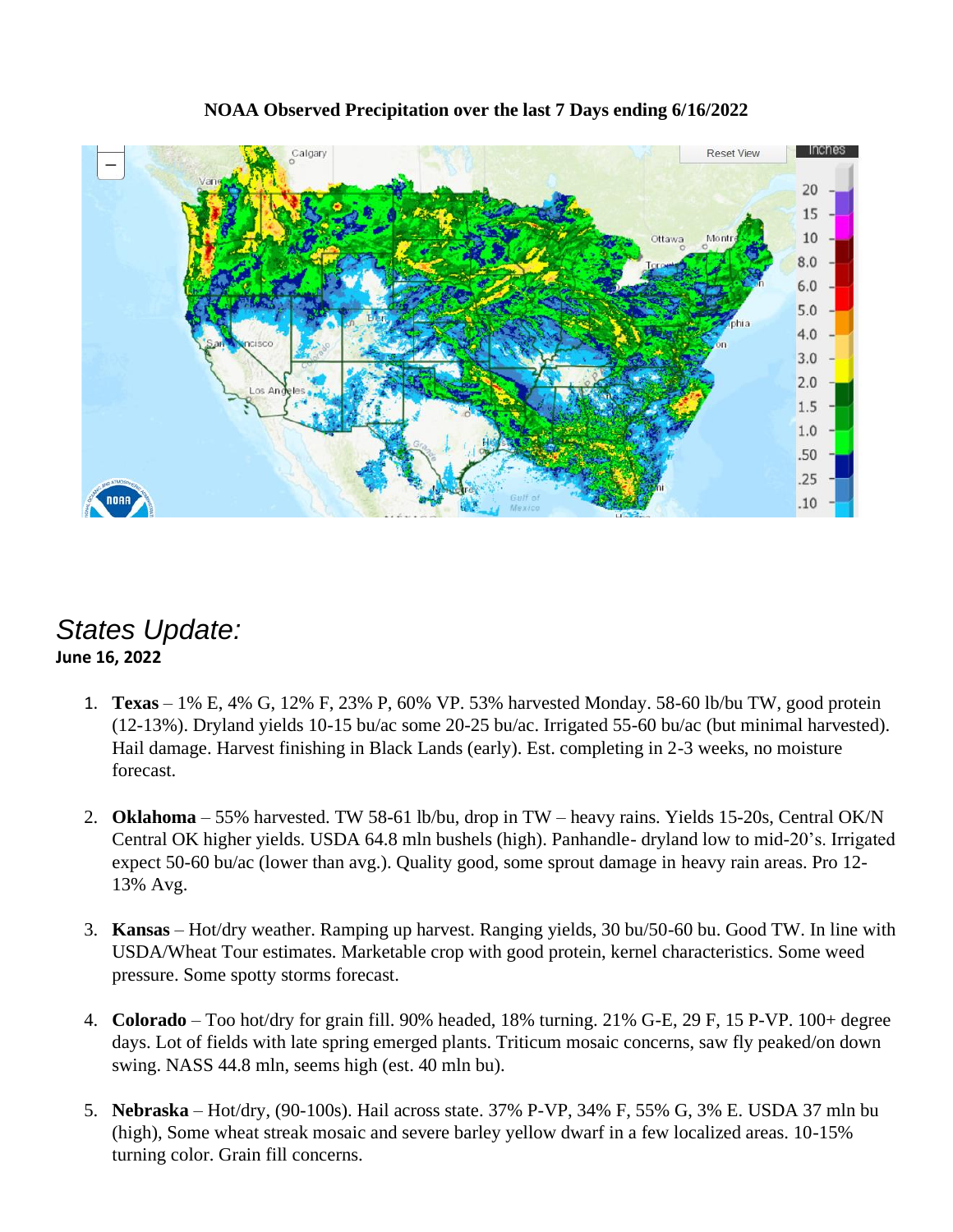- 6. **Wyoming** Majority of crop flowering now. Some areas south of I-80 precip. Very hot (high 90s). Harvest on track for normal.
- 7. **South Dakota** Est. 13% abandoned winter wheat. Winter 33.8 mln acres 24% increase from 2021, yield increased to 47 bu/ac (9 bu increase from 2021). Optimistic. 39% G-E, 55% headed. Crop looking good. Spring wheat – 57% G-E, 8% headed. Central state 100+ temps.
- 8. **Minnesota** –Decent weather, 92% planted. 55% G-E,44% F, 1% P-VP. 100+ temps. 4-6 weeks late on planting/ hot and dry during flowering.
- 9. **North Dakota**  Acres planted million-dollar question. 90% planted for spring wheat. Concerns for durum acres (83% Planted). Hot weather forecast.
- 10. **Montana**  Winter 14% headed, spring 17% booted. Topsoil decent, subsoil very dry. Changes in drought monitor in MT. Winter 40% F.
- 11. **Oregon** Precip. Behind in progress, some high water issues. Some improvements, a few weeks behind for harvest (later July). Improvement in winter conditions 67% G-E, 35% F, 8% P-VP. Disease pressure low, some stripe rust.
- 12. **Washington**  4.3 days fieldwork. Widespread rain, spraying for rust. Winter is 10% E, 66% G, 20% F, 3% P, and 1% VP. Spring is 6% E, 75% G, 16% F, and 3% VP. Winter 50% headed vs. 84% 5 year avg. Spring 94% emerged 2% headed.
- 13. **Idaho** Rain across state. Winter 74% G-E. Spring 79% G-E. Winter 32% headed, spring 3%. Still subsoil deficits. Great production outlook. Est. 3 weeks behind.
- 14. **Maryland**  80-85% coloring with 5% mature. 10% P-F, 90% G-E. FHB risk over all low, hoping minimal vomitoxin. Harvested acres est. 25% increase vs. 2021. Rains yesterday with 1" - 3.5" on Northern shore. Harvesting in Eastern shore this weekend - good weather expected.
- 15. **Ohio** –60 -90 mph winds in state, fields damaged. Delayed harvest. Struggling w/ NASS report-planted significantly more but lower anticipated harvest (35 mln bu, down 20% from 2021). 55% G-E.
- 16. **Mark Hodges PGI/NASS** Extremely dry. Production numbers increased slightly. 23 samples out of SW OK, very clean crop. Protein 13.4% avg. High 15.2%, low 11.1%. TW avg 60.5, high 62.4, low 58.4. Kernel diameter (looked small, but 2.62 avg., higher than 2021).
- 17. **Brad Seabourn USDA/ARS** 23 samples in from 5 locations. TW slightly below 2021 avgs. right now. Kernel sizing running lower than 2021 (under 60%), more medium size kernels. Single kernel data slightly above last year. Kernel hardness, slightly harder than 2021 est. 65. No falling number/1000 kernel yet.
- 18. **GPAL**  Soft wheat survey closing first area expect flour data next week. Expecting SRW/HRW to flood in next week.
- 19. **WQC**  Millers optimistic about quality side. 13+ pro in Enid, high TW so far. Labs a week 10 days from bake data. Think crop got a little better last week w/ rains.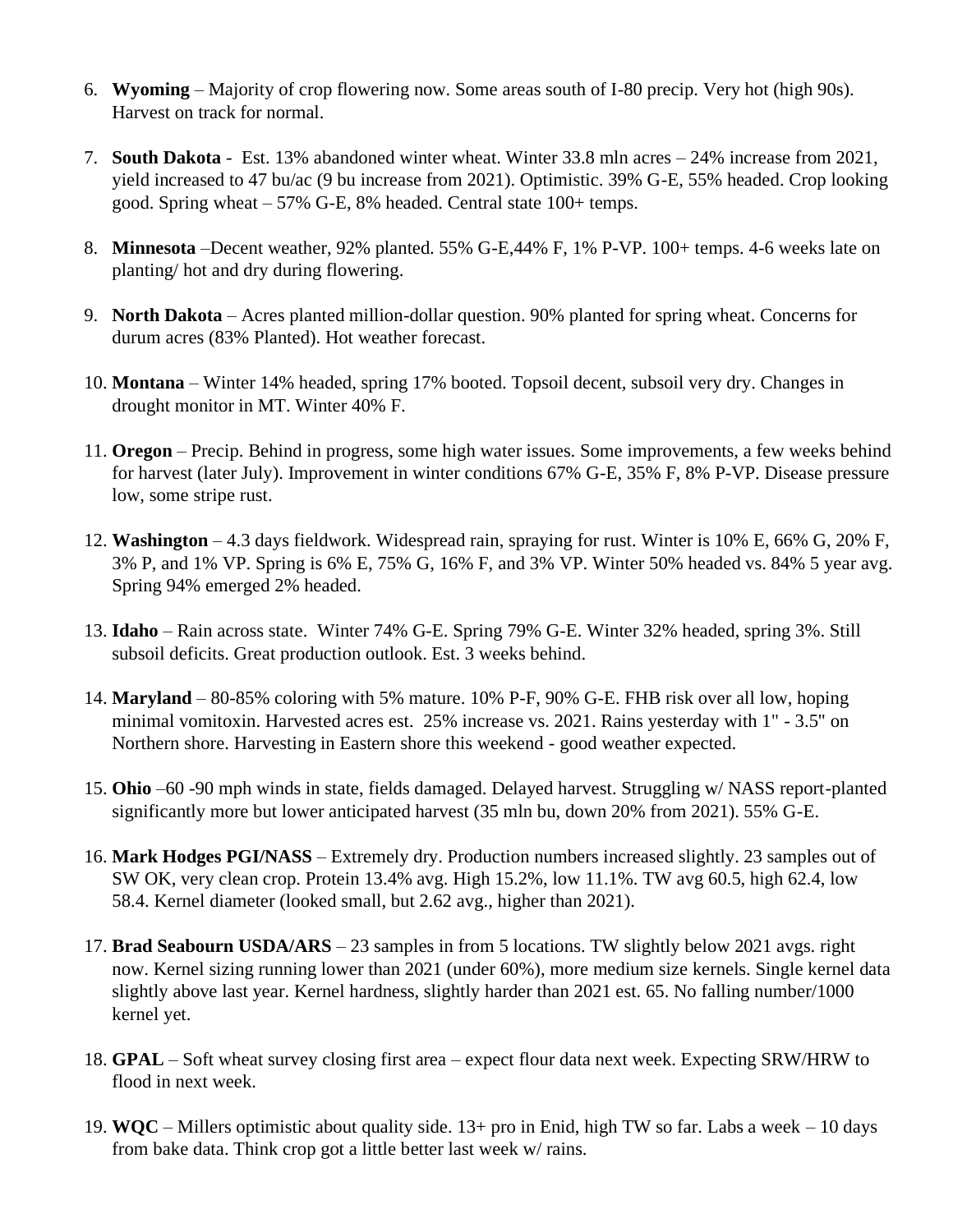#### **Oklahoma Observed Precipitation over the last 7 days ending 6/16/2022**



7-Day Rainfall Accumulation (inches)

3:20 PM June 16, 2022 CDT Created 3:25:49 PM June 16, 2022 CDT. C Copyright 2022

*Percent HRW Harvested by State*

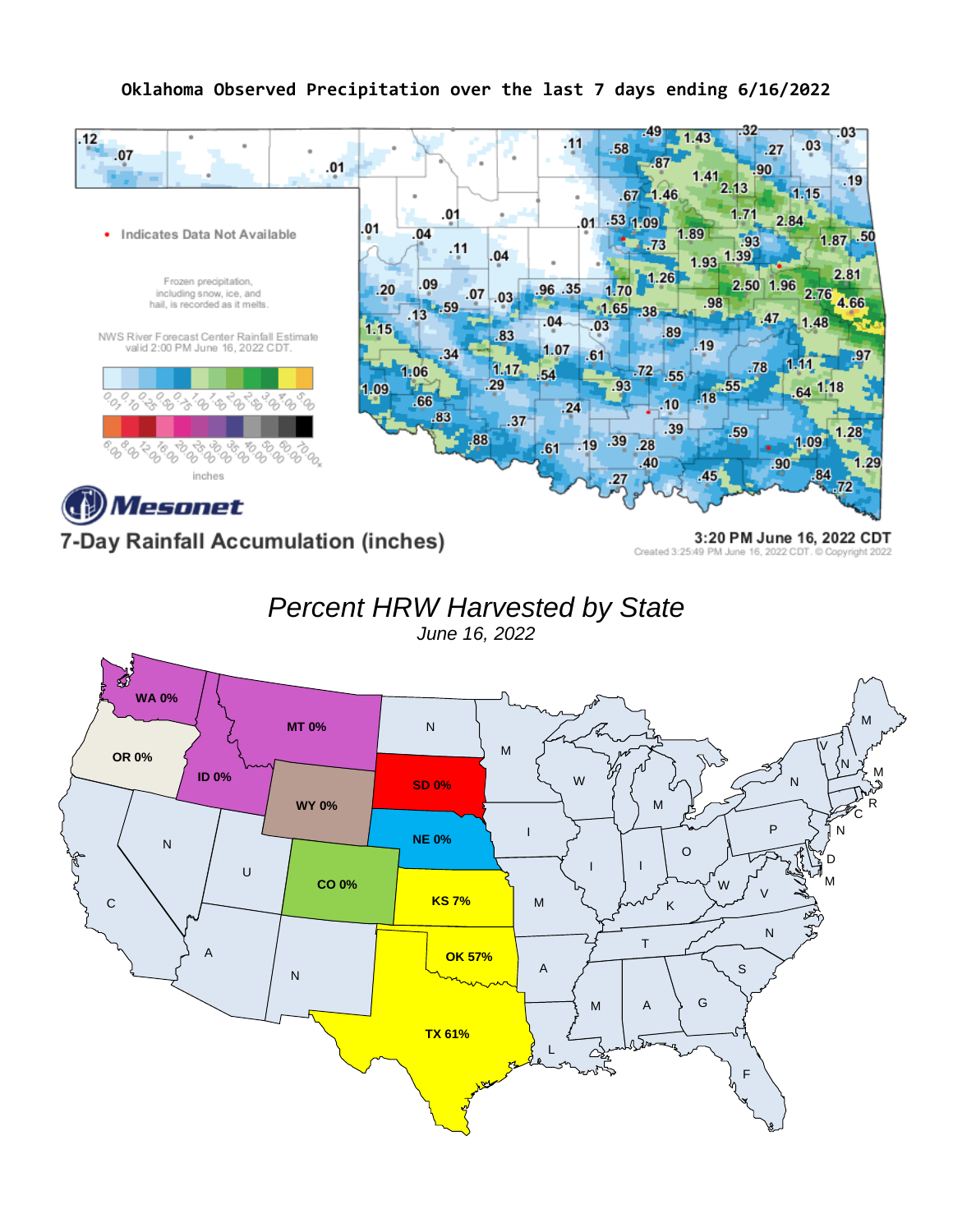## **Oklahoma Wheat Harvest Continues to Move Ahead Making Great Strides the Past Couple Days**

#### **Oklahoma Harvest Report By: the Oklahoma Wheat Commission Wednesday June 15, 2022**

Oklahoma Wheat harvest is moving forward in all locations across the state with producers making great strides statewide. Things are finally moving better in South Central, Oklahoma, North of El Reno and down by Chickasha as fields are drying up. Elevators are still reporting sprout damage across the state in the Southwest, South Central and Central regions due to excessive moisture in places. The sprout damage has also been variety specific in many instances. (Note: Percentages in comparison to non- sprouted wheat has not changed since Monday's report.) In Southwest Oklahoma, some fields have as much at 10 to 30% damage, this would be in 10 percent of the crop from this region. In South Central, fields reported to be having 10% to 18% sprout damage on 20% of the loads being taken in. In Central Oklahoma sprout damage is estimated from 2% to 15%. The majority of sprout damage in these regions is falling in the 0 to 2% category, with 5 to 7% of the crop having as much as 15% damage. In Northern Oklahoma not much sprout damage is being reported. Proteins across the state are favorable with averages coming in between 12 to 13% in most places. Yields are ranging all over the board low teens to mid-20's in Southwest, Oklahoma. In South Central Oklahoma, yields being reported from 10 bushels per acre to the mid 30's. (Yields on areas where harvest is just picking up after the heavy rains last week are doing much better than expected even though sprout damage on some varieties is being reported in this region.) Yields in South Central, from Hinton to El Reno and then South to Chickasha are ranging in the mid 20's to mid-30's, which is remarkable given what the crop went thru. It should be noted some areas did have heavy hail damage and we are hearing reports of 20 to 40% losses where hail did occur. Yields in central and Northern Oklahoma are being reported as higher ranging from 15 bushels per acre to as high as 65 bushels per acre. In the Northern tier of the state where yields are better, regions are still looking at averages in the high 20's to mid-30's. It is also important to note several areas in Northwest Oklahoma up by Cherokee and Burlington had severe drought and large portions of that region will not be harvested, which will also have major impact on statewide bushels that are taken in. Test weights have been lowered from Southern Oklahoma to Central Oklahoma, but based on earlier cuttings with higher test weights most locations are still hoping for a 58 bushel per pound average. Test weights being reported from Enid North up around Jefferson, Medford, Lamont, Renfrow, Perry, Tonkawa, Ponca City, and Blackwell ranging from 58-61 pounds. Harvest is just getting started in NE Oklahoma around the Afton and Miami and not enough wheat was taken in to make a report. Harvest is also moving now on the dryland wheat in the Panhandle. *The Oklahoma Wheat Commission is now calling Oklahoma wheat harvest 55% completed.*

#### **Southwest**

**Grandfield/Devol/Chattanooga/Lawton-** Grandfield is 95% complete, Devol is 99% complete, Chattanooga is 85% complete, Lawton is reported 95% completed. Test weights in this region ranging from 58-60 pounds per bushel. Yields ranging in the low teens to mid-20's. Proteins ranging from the 11.5% to 12.5%. No sprout damage reported from these locations.

**Frederick-** *Harvest in this region is 99% complete*. Test weights ranging from 60 to 61 pounds/bushel. Proteins ranging from 12 to 12.5% range. Yields being reported from low teens to high twenties, averaging in the low  $20's.$ 

**Altus/Duke/Carter-** *Harvest in this region reported as 95% done*. Test weights have dropped some over the past week with the heavy rains and are now trending 56-58 pounds per bushel compared to earlier cuttings making 59 to 60 pounds per bushel. Yields reported from 5 bushel an acre to mid-20's. Proteins ranging from 13% to 16%.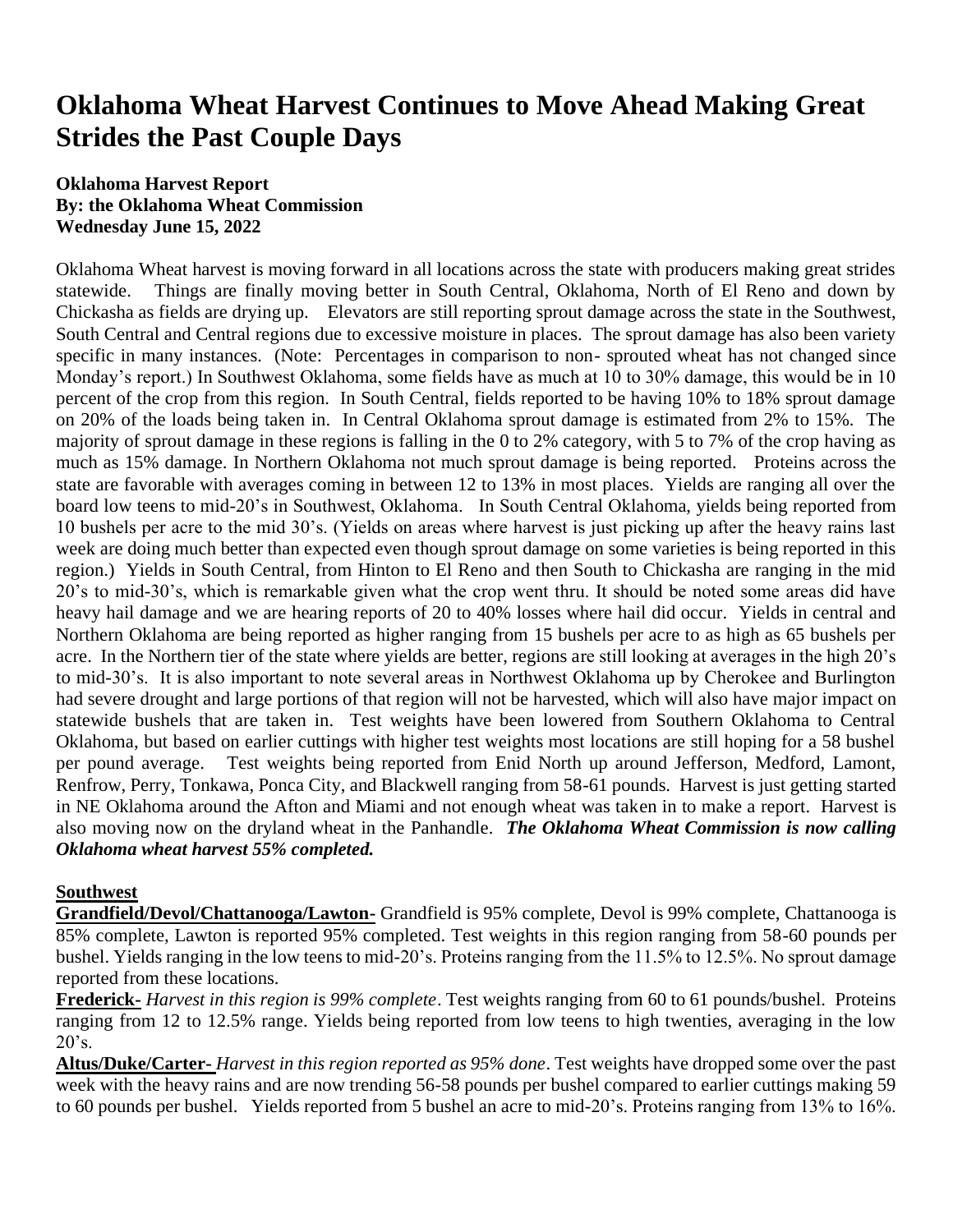**Lone Wolf/Hobart-** *Harvest in these regions is reported at 75% complete.* Test weights have dropped slightly and now being reported from 55 to 58 pounds per bushel. Yields ranging from low teens to mid-20's. Proteins reported making from 13% to 16%.

#### **South Central**

**Apache-** *Wheat harvest is moving along in this region and is considered 45% complete.* Test weights have been ranging from 57 pounds to 58 pounds per bushel for the most part. On the intensive management wheat they are seeing some 60 pound test weights. Yields for the most part are ranging from 10 to 35 bushels per acre depending on location, management and variety.

**Chickasha-** *Harvest in this region has really moved forward over the past couple of days once producers have been able to get into fields. Harvest in this region 45% to 50% complete. Yields are doing much better than* expected based on all the heavy rains, high winds and hail damage that occurred. Test weights ranging from 58 to 59 pounds per bushel. Yields making in the mid 20's to mid-30's. Some minor sprout damage is being reported but not as bad as expected. Some producers have had 20 to 40% hail damage losses.

#### **Western Oklahoma**

**Sentinel/Rocky-** *Harvest has made great progress over the weekend and is reported at 95% complete*. Test weights reported in the 56 to 60 pound per bushel range. Yields being reported from 14 to 28 bushels per acre. Proteins ranging from 13% to 17% depending on variety and management practices.

**Hinton-** Harvest in this area has progressed extremely fast over the last few days. *This region is reported at 75% complete.* Yields are doing better than expected after all the storms that hit prior to last week. Yields ranging in the mid 30's, test weights averaging 60.5 pounds. Proteins ranging from 10% to 17% with a 13.5% average.

#### **Central Oklahoma**

**El Reno-** Harvest has been rolling North of El Reno, and is finally getting started South of El Reno although producers are still fighting mud from last week. *They are reporting 40% harvested in this region.* Yields are being reported from the low 20's to the low 40's depending on variety and management. Test weights ranging from 57 to 59.5 pounds per bushel. Protein ranging from 11% to 14.5%

**Kingfisher/Omega-** *Harvest in this region reported to be 80% complete.* Test weights have dropped with ranges reported from 57 to 60 pounds per bushel. Yields averaging in the high 20's to low 30's. Proteins have ranged from 10% to 15%, seeing a lot in the 11.5% to 12.5% range.

**Reeding-** *Harvest in this region reported 40% complete.* Test weights have dropped with ranges from 57 to 59 pounds per bushel being reported. Yields averaging mid-teens to low 30's depending on variety and management. Proteins ranging from 11% to 12%.

**Loyal-** *Harvest in this regions reported at 40% complete.* Test weights averaging 57 to 59 pounds per bushel. Yields on early harvested wheat making in the low 20's to low 40's. Protein ranging from 11.5% to 12.5% on early samples.

#### **Northwest OK**

**Shattuck/Fort Supply-***This region being reported at 30% complete.* Test weights ranging from 57 to 62 pounds per bushel depending on variety and management. Yields ranging from 5 bushels to 25 bushels per acre. Proteins are ranging from 12% to 14%.

**Burlington-** *Harvest in this region reported at 40% complete.* A large area in this region much of the crop will not be harvested due to the severe drought. On the crop that will be harvested test weight for this region averaging 58 pounds per bushel. Yields making in the mid 20's to mid-40's on the wheat that will be harvested depending on where moisture was received in a timely manner and management practices. Proteins ranging from 12% to 13%.

**Helena/Goltry-** *Harvest in this region has been moving full speed ahead, this region being reported as 60% harvested.* Yields reported from the mid-teens to low 30's for the most part. Test weights ranging from 58 to 60 pounds per bushel. Proteins are averaging 13%.